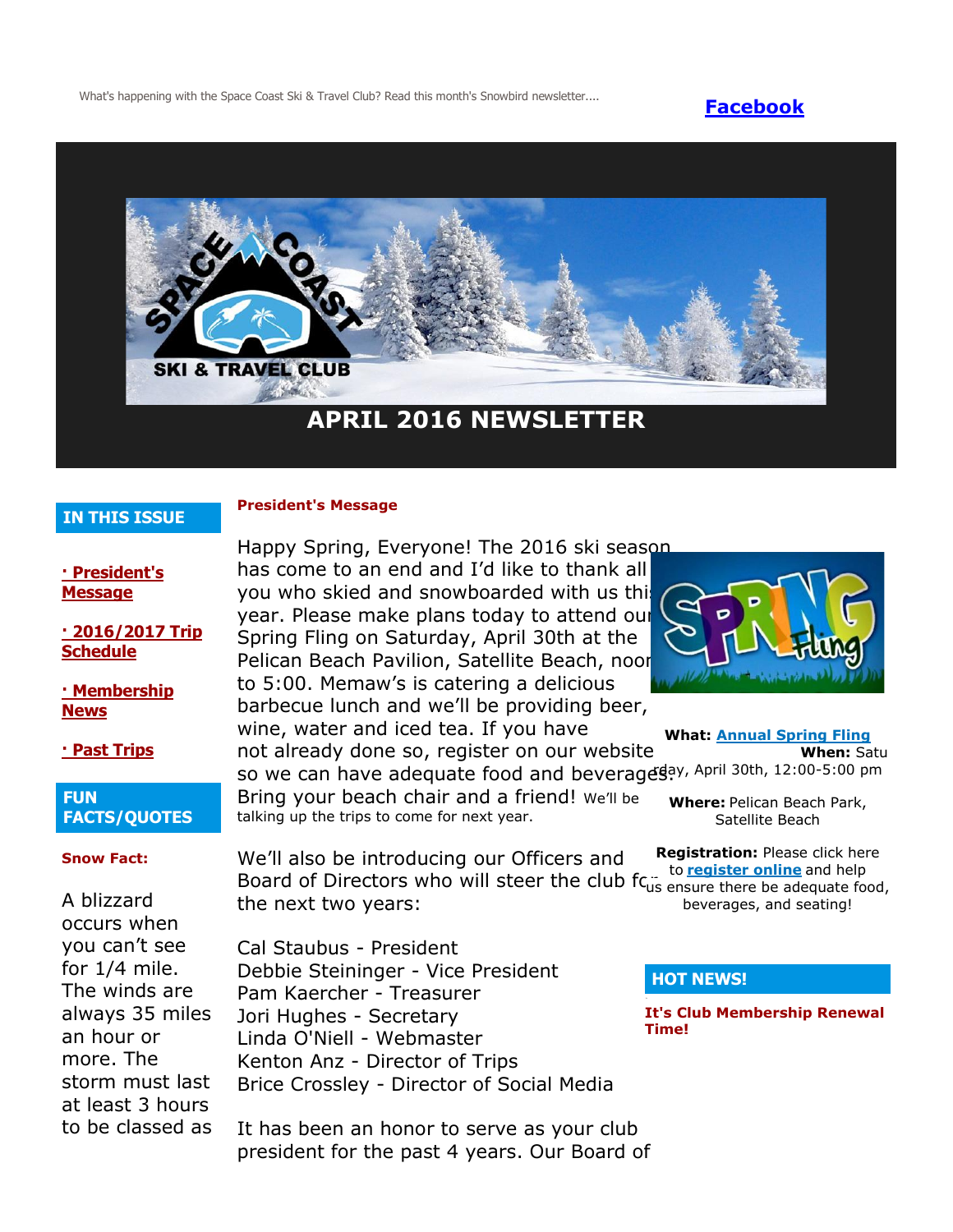a blizzard. If any of these conditions are less, it is only a snowstorm.

#### **Ski/Snowboard Quotes:**

# "*Traverse*: One

of two ways to stop while skiing.

*Tree*: The other method."

-Author Unknown

## **MEMBER INFO**

## **Membership News**

The SCSTC Board of Directors is elected every 2 years. The new Board will be introduced at our Spring Fling on April 30th. Each position is described in our **[Bylaws](http://spacecoastskiclub.com/resources/Documents/bylaws/SCSTC%20Bylaws_4.15.15.pdf)**.

Please note that assistants are also welcomed to help the Board with activities and trips. If you're interested in volunteering, see where your talents fit in

Directors and Trip Leaders are such a hardworking and professional group of volunteers, and I have loved working with each of them.

*Jeannie Kilpatrick-Staubus*

**OUR TRIPS**

# **2016 Trips ------------------------------**

# **\* [Trump National Spa at Doral](http://spacecoastskiclub.com/event-2211515): July 28th-31st, 2016**

**-----**

It's time to get those deposits in to secure your spot at our Ladies Only Spa Weekend! The dates are July 28th or 29th -31st. You do not want to miss this weekend of pampering and fun in Miami! Please register and pay online at our club website or send a check for \$300 to Pam Kaercher. Her address is 144 Island View Drive, Indian Harbour Beach, FL, 32937. The deadline for deposits is May 10. Make checks payable to Space Coast Ski & Travel Club. Come and enjoy a fun-filled weekend with your girlfriends!

If you have any questions, contact Trip Leaders [Pam Kaercher](mailto:Pam@spacecoastskiclub.com) or [Jeannie](mailto:Jeannie@spacecoastskiclub.com)  [Kilpatrick-Staubus.](mailto:Jeannie@spacecoastskiclub.com)

# **\* [China:](http://spacecoastskiclub.com/event-2024853) September 12-26th, 2016 (SOLD OUT)**

With an optional Extension to Beijing September 26-30th, this trip promises to be fantastic! Trip Leaders Carla [Constantino](mailto:Carla@SpaceCoastSkiClub.com) and [Clair Quenzler](mailto:clairqski@aol.com).

## **2017 Trips --------------------------------------**

Below are the 2 fantastic FSC trips scheduled for 2017. Details will be provided as they become available. Start making your plans to join us next ski season!

Our club's annual membership runs from 1 May through 30 April each year. If you're already an active member, you may have gotten a renewal reminder and invoice automatically from our website.

Renewals are \$30 for Single Memberships and \$50 for Family Memberships. Payments can be made by check (via mail) or cash/check at our upcoming Spring Fling or online with the additional processing fee.

Don't forget that you must be an active member to register for any club trips and your membership will also provide reciprocity for any other Florida Ski Council trips (for only a \$1 fee to other club trip costs)!

Click on this link or the "**[Renew Membership](http://spacecoastskiclub.com/)**"

button above, login to the club website, and you should see the renewal message to click on. To renew in person and have some fun, register and

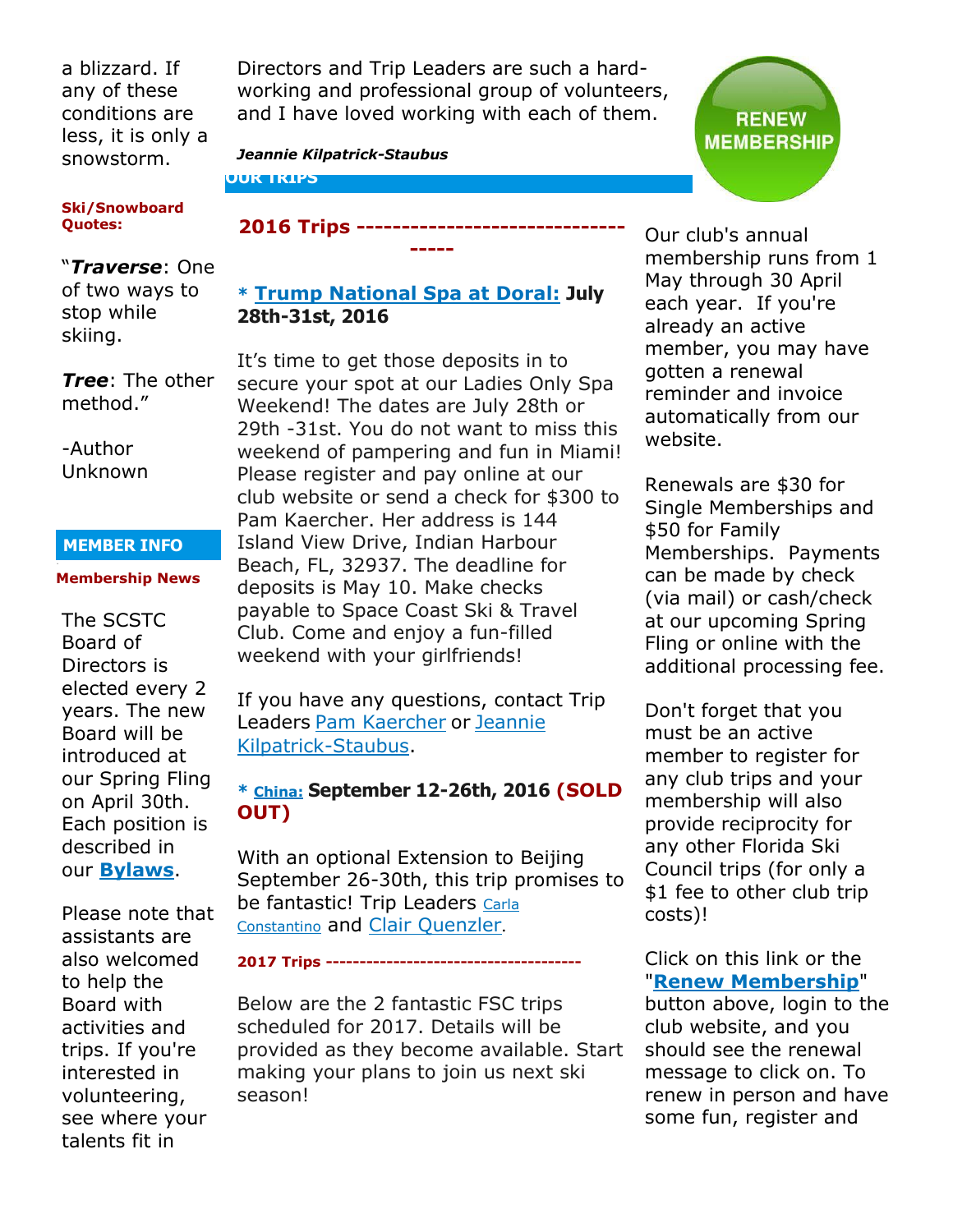and consider helping our club thrive!

# **[JOIN US](http://spacecoastskiclub.com/Join)**

Not a member yet? If you would like to become a member, simply click the JOIN US button above to complete the membership application online or to download the application.

Club membership fees are listed below:

- Individual Membership- \$30 annually
- Family Membership- \$50 annually

**\* Beaver Creek, CO:** January 21st-28th, 2017

Details in work. Trip Leader [Pam](mailto:Pam@spacecoastskiclub.com)  [Kaercher](mailto:Pam@spacecoastskiclub.com)

## **\* Banff/Lake Louise, Canada:** February 25th-March 4th, 2017

Details in work. Trip Leader [Debbie](mailto:dsteininger@cfl.rr.com)  **[Steininger](mailto:dsteininger@cfl.rr.com)** 

**Past Trips - Trip Reports -----------------------**

Interested in reading about our trips? Go to our **[Trip](http://spacecoastskiclub.com/PastTrips)  [Reports](http://spacecoastskiclub.com/PastTrips)** page to check them all out.

# The **[Winter Park Trip Report](http://spacecoastskiclub.com/page-1854081)** is

available now on our website, including great pictures! Below is a short summary of the trip from Trip Leader Jeff Koss.



Your SCSTC closed out the 2016 ski season with a trip to Winter Park, CO. 21 skiers and boarders made the trip to Colorado from 20 to 26 March 2016. Their week started with bright skies and sunny weather with a 60 inch snow base--great groomers and packed powder to get back into the swing of skiing. Then the snow started and kept coming; waking up each day with 6-10 inches of fresh powder snow. Any thoughts that the third week of March was too late for good snow conditions were quickly put to bed. The Monday through Friday skiing at Winter Park turned out to be a good plan with few lift lines and plenty of open terrain so we never felt crowded on the slopes. The

join us at the **[Annual](http://spacecoastskiclub.com/event-2167418)  [Spring Fling](http://spacecoastskiclub.com/event-2167418)**!

## **PHOTOS**

#### **Trip and Event Photos**

We have photo albums of most of our past trips and events with hundreds of fantastic pictures! If you want to look through all of the great photos, simply click on to visit the **[Photos](http://spacecoastskiclub.com/Default.aspx?pageId=1628252)** page on our website. If you have great photos you'd like to add, contact our Webmaster [Linda O'Niell](mailto:lrod2127@gmail.com) and we will gladly add them to our online albums!